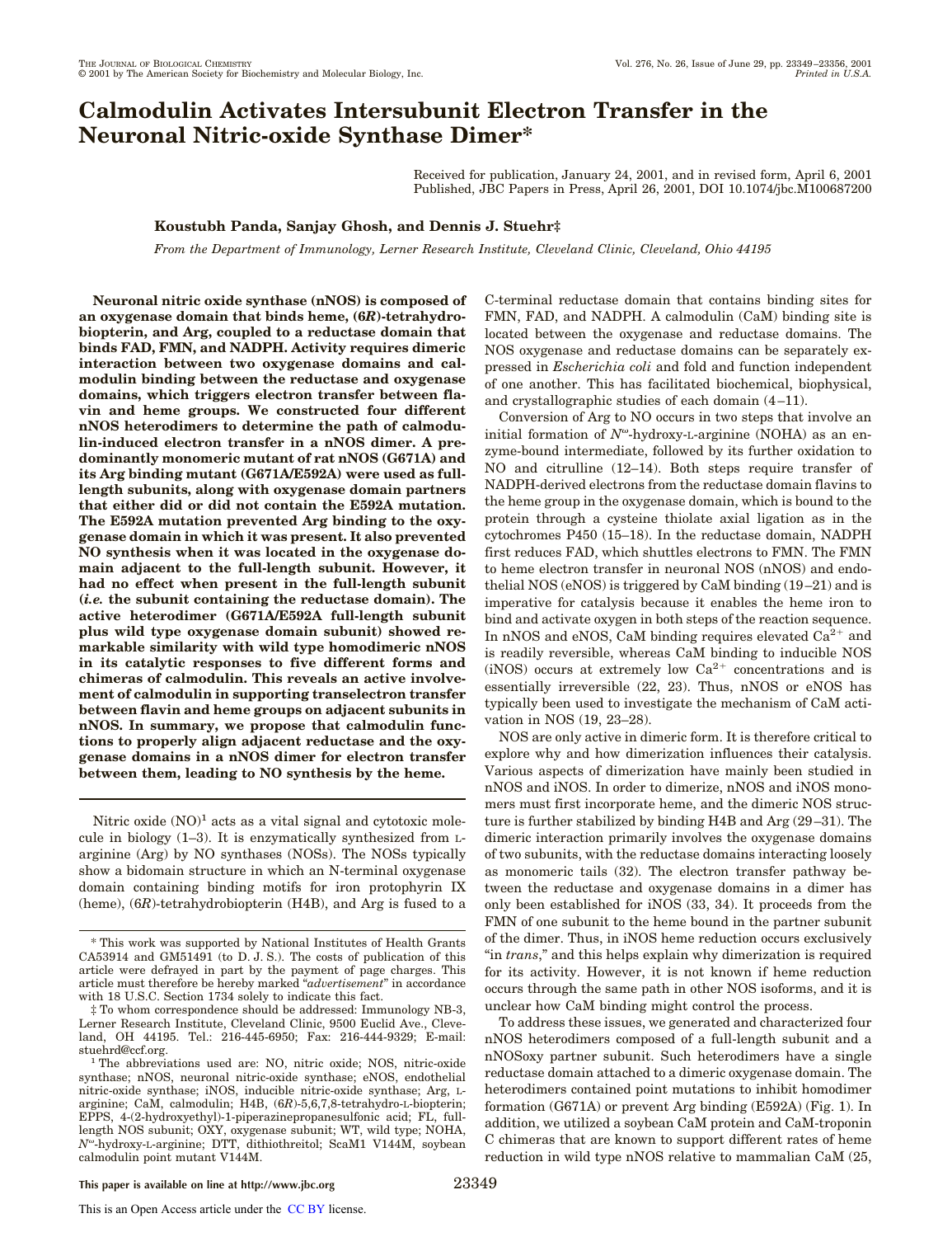

## FLG671AE592A/OXYWT

FLG671AE592A/OXYE592A

FIG. 1. **The four complementary heterodimers used in this study.** Each heterodimer is comprised of a full-length and oxygenase domain subunit. Two oxygenase domains (*rounded squares*) form the dimer interface and bind heme, H4B, and Arg, whereas the single reductase domain (*rectangle*) binds CaM, FMN, FAD, and NADPH. All full-length subunits contain the G671A mutation (*solid square*). Fulllength or oxygenase domain subunits may also contain the Arg binding mutation E592A (*star*).

35) to probe how CaM binding controls electron transfer in the heterodimer. The results clearly establish the path of electron transfer between flavin and heme groups in nNOS and reveal how CaM binding regulates heme reduction by the single reductase domain.

#### EXPERIMENTAL PROCEDURES

*Materials—*All reagents and materials were obtained from Sigma or sources previously reported (33–35). Soybean CaM-1 point mutant V144M was a gift from Dr. J. David Johnson (Biochemistry Department, Ohio State University). L-NOHA was a gift from Dr. Bruce King (Chemistry Department, Wake Forest University). The CaM-cardiac troponin C (CaMTnC) chimeras CaM1TnC, CaM2TnC and CaM3TnC (number refers to the CaM domain that is replaced by an analogous TnC domain in the chimera) were expressed in *E. coli* and prepared as previously described (36).

*Molecular Biology*—Wild type and mutant nNOS containing a His<sub>6</sub> tag attached to their N terminus were overexpressed in *E. coli* strain BL21 (DE3) using a modified pCWori vector as described (25, 35). Restriction digestions, cloning, and bacterial growth were performed using standard procedures (38). Transformations were done using TransformAid kit from MBI Fermentas. Site directed mutagenesis was done using the QuickChange polymerase chain reaction *in vitro* mutagenesis kit from Stratagene. Incorporated mutations were confirmed by DNA sequencing at the Yale University DNA sequencing facility. DNAs containing the desired mutations were transformed into *E. coli* strain BL21 (DE3) for protein expression.

Oligonucleotides used to construct site-directed mutants in nNOS were synthesized by Integrated DNA Technologies. Silent mutations coding for restriction sites were incorporated in the mutated oligonucleotides to aid screening. Mutations (boldface type), silent restriction sites (underlined), and their corresponding oligonucleotides were as follows: G671A-*Bam*HI-sense, *p*-GAGGG**GCC**TGCCCCGCCGACT-GGGTGTGGATTGTGCCTCCCATGTCGGGATCCATCACCCCTG; G671A-antisense, *p*-CAGGGGTGATGGATCCCGACATGGGAGGCAC-AATCCACA CCCAGTCGGCGGGGCAGGCCCCTC; E592A-*Kpn*Isense, p-TCAGCGGCTGGTACATGGGTACCGCGATCGGCGTCCG; E592A-antisense, *p*-CGGACGCCGATCGCGGTACCCATGTACCAGC-CGCTGA.

*Expression and Purification of Wild Type and Mutant nNOS—*Wild type and mutant nNOS were purified in the absence of H4B and Arg as described previously (25, 39). The UV-visible spectra were recorded on a Hitachi U3110 Spectrophotometer in the absence and presence of 10  $mm$  Arg and 20  $\mu$ M H4B. The ferrous heme-CO-adduct absorbing at 444 nm was used to quantitate heme protein content using an extinction

coefficient of 74 mm<sup>-1</sup> cm<sup>-1</sup> ( $A_{444}$ - $A_{500}$ ).

*Gel Filtration—*Dimer and monomer content of the mutant fulllength nNOS proteins were estimated using an Amersham-Pharmacia Superdex 200HR column equilibrated with 40 mm EPPS, pH 7.6, containing 10% glycerol, 3 mM DTT, and 0.25 M NaCl after overnight incubation of the proteins with and without Arg (10 mM) and H4B (100  $\mu$ M). Molecular weights of the protein peaks were estimated relative to protein molecular weight standards.

*Preparation of nNOS Heterodimers—*Wild type nNOSoxy or nNOSoxyE592A proteins were first incubated at a concentration of  $30-40 \mu$ M with 3 M urea in 40 mM EPPS, 3 mM DTT, and 10% glycerol for 2.5 h at 15 °C to generate their monomers. The samples were then diluted 10-fold with 40 mM EPPS, 10% glycerol, and 3 mM DTT and incubated at different concentrations  $(0-1.5 \mu M)$  with 0.3  $\mu$ M of fulllength G671A nNOS or full-length G671A/E592A nNOS. To promote dimerization, 200  $\mu$ M H4B and 20 mM Arg were added to the protein mixtures to give a final volume of 50  $\mu$ l, and the samples were incubated for 1 h at 30 °C. Antagonist experiments were done with the G671A and G671A/E592A full-length mutants the same way, except they also included 0.3  $\mu$ M wild type nNOSoxy monomer in each well. Large scale heterodimer preparations for measuring heme reduction were made by scaling up the total volume to 1 ml and upgrading the full-length protein concentration to 3  $\mu$ M and the oxy domain monomer concentration to 6  $\mu$ M.

*Low Temperature SDS-Polyacrylamide Gel Electrophoresis—*Formation of a heterodimer from G671A and nNOSoxy subunits was investigated using the low temperature method of Klatt *et al.* (30) with modifications. Protein samples were mixed with 20  $\mu$ l of sample buffer containing 0.125 M Tris-HCl (pH 6.8), 4% (w/v) SDS, 20% (w/v) glycerol, and 0.02% (w/v) bromphenol blue and subjected to SDS-polyacrylamide gel electrophoresis in an ice-water bath at a constant current of 16 mA on 1-mm slab gels ( $7 \times 8$  cm) using a Mini Protean II apparatus from Bio-Rad. Gels and buffers were equilibrated at 4 °C prior to electrophoresis. In a separate experiment, the same samples were boiled in the additional presence of 10% (v/v)  $\beta$ -mercaptoethanol before being subjected to SDS-polyacrylamide gel electrophoresis under similar conditions as described above. Subsequently, gels were stained for protein with Coomassie Blue R-250. The apparent molecular mass of the heterodimer and its component G671A and nNOSoxy subunits were determined using the Bio-Rad prestained SDS-polyacrylamide gel electrophoresis standards myosin (subunit mass  $197$  kDa),  $\beta$ -galactosidase (subunit mass 115 kDa), bovine serum albumin (subunit mass 89 kDa), and ovalbumin (subunit mass 52 kDa).

*NO Synthesis and NADPH Oxidation—*After the incubation to promote dimerization, heterodimer NO synthesis was assayed in 96-microwell plates by diluting each sample to  $100 \mu l$  with assay buffer such that each well contained a final concentration of 40 mM EPPS, 3 mM DTT, 4  $\mu$ M FAD, 4  $\mu$ M FMN, 200  $\mu$ M H4B, 20 mM Arg, 0.9 mM EDTA, 1.2  $\mu$ mM Ca<sup>2+</sup>, 0.9  $\mu$ M CaM, 1 mg/ml bovine serum albumin, 18 units/ml catalase, and 10 units/ml superoxide dismutase. NADPH (1 mM) was added to each well to start the reaction. These were then incubated at 37 °C for 30 min, and the reaction was stopped by enzymatic oxidation of NADPH. Griess reagent (0.1 ml) was added to each well, and the absorbance was measured at 550 nm in a microplate reader. Nitrite produced by the heterodimers was quantified using  $\text{NaNO}_2$  standards. In some cases, the heterodimer NO synthesis was also assayed using the spectrophotometric oxyhemoglobin assay (16, 34). After the dimerization incubation, sample aliquots were transferred into cuvettes containing 40 mm EPPS (pH 7.6), 0.3 mm DTT, 4  $\mu$ M FAD, 4  $\mu$ M FMN, 100  $\mu$ M H $\overline{AB}$ , 10 mM Arg, 1 mg/ml bovine serum albumin, 0.8 mM Ca<sup>2+</sup>, 0.6  $mm$  EDTA, 0.9  $\mu$ M CaM, 100 units/ml catalase, 10 units/ml superoxide dismutase,  $5 \mu M$  oxyhemoglobin, and  $300 \mu M$  NADPH in a total reaction volume of 300  $\mu$ l. Heterodimer concentration was maintained at 0.2  $\mu$ M in the cuvette. The reactions were initiated by adding NADPH and run for 3 min at 37 °C. The NO-mediated conversion of oxyhemoglobin to methemoglobin was monitored at 401 nm and converted to a rate of NO synthesis using a difference extinction coefficient of  $\epsilon_{401} = 38 \text{ mm}^{-1}$ cm<sup>-1</sup>. Similar assays contained ScaM1 V144M protein or CaMTnC chimeras at  $3 \mu$ M final concentration. NADPH oxidation rates were measured at 340 nm in the presence of oxyhemoglobin under identical conditions, and the rate of NADPH oxidation was calculated using an extinction coefficient of  $\epsilon_{340} = 6.2$  mM<sup>-1</sup> cm<sup>-1</sup>.

 $H_2O_2$ -dependent NOHA Oxidation— $H_2O_2$ -dependent nNOS oxidation of NOHA to nitrite was assayed in 96-well microplates at 37 °C as described previously (39) with modification. The assay volume was 100  $\mu$ l and contained 40 mM EPPS, pH 7.6, 300 nM nNOS heterodimer or homodimeric nNOS, 1 mm NOHA, 1 mm DTT, 25 units/ml superoxide dismutase, and 100  $\mu$ M H4B. Reactions were initiated by adding 30 mM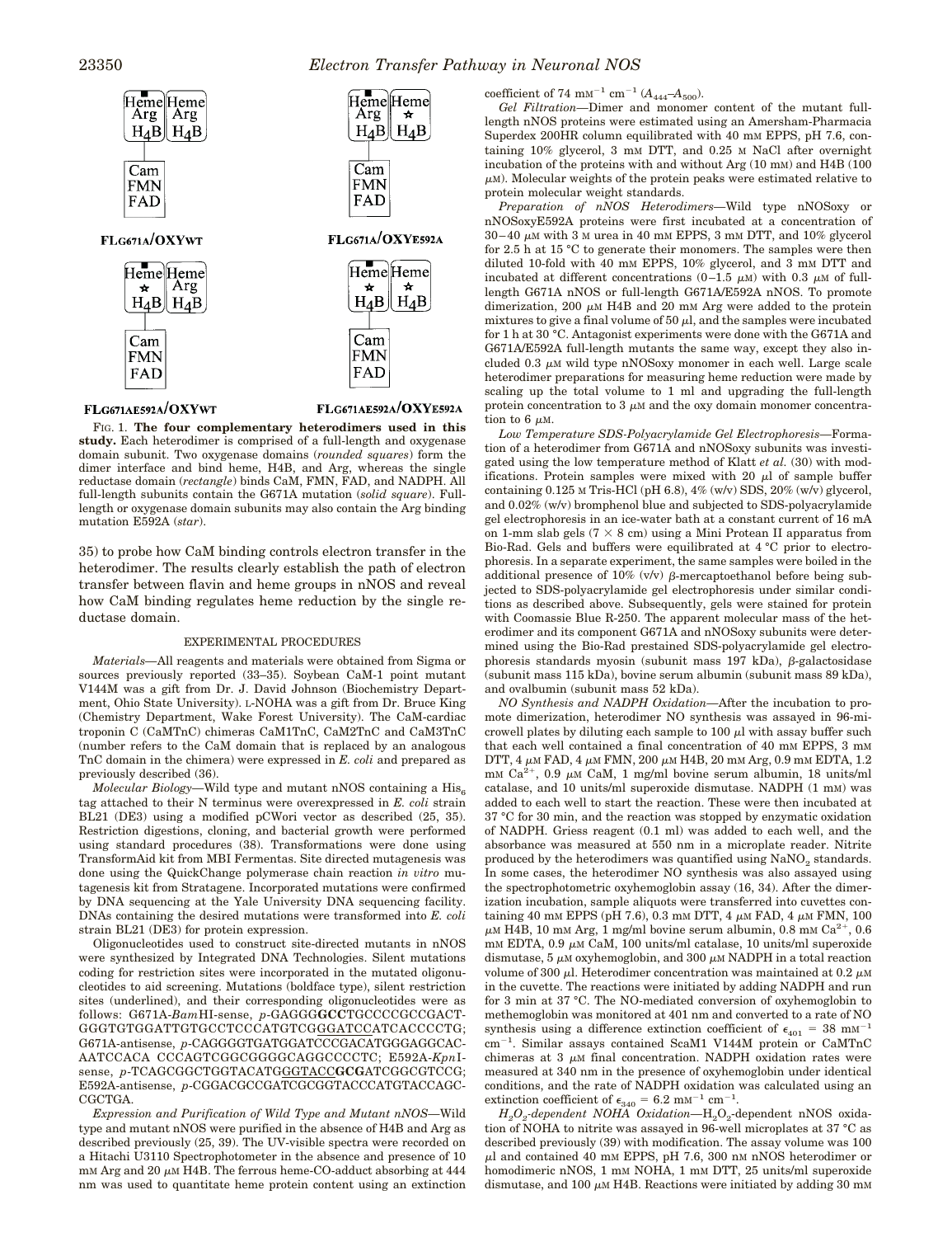$H<sub>2</sub>O<sub>2</sub>$  and stopped after 10 min incubation at 37 °C by adding 1300 units of catalase. Nitrite was detected at 550 nm after adding Griess reagent (100  $\mu$ l) and quantitated based on nitrite standards.

*Reduction of Heme Iron—*All samples were equilibrated at 25 °C under anaerobic conditions in EPPS buffer (pH 7.6) saturated with CO. The cuvette contained a heterodimer formed from  $3 \mu$ M of either G671A or G671A/E592A full-length mutant with 6  $\mu$ M wild type nNOSoxy, in CO-saturated 40 mM EPPS buffer, pH 7.6, containing 0.5 mM DTT, 100  $\mu$ M H4B, 10 mM Arg, 3  $\mu$ M CaM, 0.9 mM Ca<sup>2+</sup>, and 0.6 mM EDTA. Concentrated anaerobic NADPH solution was added to a final concentration of 0.1 mM, and successive spectral measurements were recorded. After spectral change had stopped, a small amount of dithionite solution was added, and the spectrum was recorded again. Heme reduction was measured as the absorbance difference between 444 and 500 nm and was quantitated using the initial spectrum recorded without NADPH as a base line and the dithionite-reduced spectrum as representing 100% reduced heme.

*Arg Binding—*Arg binding affinity was studied at room temperature by perturbation difference spectrometry according to methods described previously (6, 40). The buffer contained 40 mM EPPS, 10% glycerol, 1 mm DTT, 10  $\mu$ m H4B, and 2  $\mu$ m enzyme. 1 mm imidazole was added to the cuvette prior to titration with Arg  $(0-1)$  M). The  $K_d$  of Arg was calculated by double reciprocal analysis of the absorbance differences *versus* substrate concentration.

#### RESULTS

*Characterization of nNOS Mutants G671A, G671A/E592A, and nNOSoxyE592A—*The G671A mutation in rat nNOS is analogous to the previously characterized G450A mutation in mouse iNOS, which completely inhibits homodimer formation but permits heterodimer formation with either wild type monomers or monomers that contain a distinct mutation (34, 40– 43). We thus hoped that G671A nNOS would display a similar phenotype to facilitate heterodimer formation. The nNOS E592A mutation is analogous to the previously characterized E371A mutation in mouse iNOS and E361A mutation in human eNOS. Both mutations completely prevent Arg binding in homodimeric NOS  $(6, 44)$ , and studies with iNOS show that a heterodimer containing only one E371A mutation displays normal Arg binding in the partner subunit that does not contain this mutation (34). This is consistent with crystal structure data showing that Glu<sup>371</sup> is a key protein residue that holds substrate Arg above the heme in the active site by forming hydrogen bonds between its carboxylate group and two guanidino nitrogens of Arg (9–11). Because this Glu residue is highly conserved among all NOS isoforms (6, 44), we expected that its mutation would also prevent Arg binding in nNOS.

Gel filtration of full-length nNOS mutants purified in the absence of Arg and H4B showed that G671A was predominantly monomeric but still contained some detectable dimer, whereas the E592A/G671A double mutant was almost completely monomeric (Fig. 2). In comparison, wild type nNOS purified under identical conditions was predominantly dimeric (Fig. 2, *inset*), consistent with previous reports (29, 30, 45). The gel filtration profiles of G671A and the double mutant did not change after incubating the proteins overnight with 10 mm Arg or 100  $\mu$ M H4B alone or in combination (Fig. 2). Gel filtration of nNOSoxyE592A showed that it was predominantly dimeric (data not shown), consistent with the analogous iNOS mutant (6). We conclude that (*a*) the G671A mutation causes a partial defect in nNOS homodimer formation that cannot be overcome by Arg or H4B and (*b*) the E592A mutation does not prevent nNOS dimer formation.

UV-visible spectra of purified nNOS G671A, G671A/E592A, and nNOSoxyE592A under various conditions are shown in Fig. 3. Reduction by dithionite in the presence of CO allowed formation of ferrous heme-CO complex absorbing at 444 nm for all three proteins (Fig. 3, *insets*). This indicates proper heme incorporation with cysteine thiolate axial ligation. Spectra of the ferric proteins in buffer containing DTT show a split Soret



FIG. 2. **Gel filtration profiles of G671A and G671A/E592A fulllength nNOS.** 50  $\mu$ g of the purified mutants were loaded on a Superdex 200 HR column as described under "Experimental Procedures." Proteins were preincubated with H4B and/or Arg as indicated. The three peaks in each trace eluting between 4 and 8 ml represent (from *left* to *right*) protein aggregate, homodimer (*D*), and monomer (*M*). Results shown are representative of three similar experiments.

absorbance at 380 and 460 nM in all cases. This is characteristic of a bis-thiolate in which the ferric NOS heme iron has bound DTT (46). There is also some absorbance present at 415–430 nm in the spectra of G671A and nNOSoxyE592A that is due either to incomplete DTT binding or some binding of imidazole carried over from the purification. Adding Arg alone brought about a weak but discernible shift in the spectrum of G671A that indicated displacement of bound DTT by Arg and a shift toward a high spin state (Fig. 3, *trace B*, *upper panel*). Adding Arg failed to produce this change in the spectra of G671A/ E592A or nNOSoxyE592A mutants (*trace B*, *middle* and *lower panels*). The addition of H4B alone caused a shift in the spectra toward high spin in all three mutants, indicating that H4B displaced some bound DTT (*trace C*, *all panels*). The H4B effect was most prominent in nNOSoxyE592A, consistent with this protein being predominantly dimeric. Further addition of Arg to the H4B-bound proteins slightly increased the high spin character of G671A (*trace D*, *upper panel*) but did not cause any change in the spectra of G671A/E592A or nNOSoxyE592A (*trace D*, *middle* and *lower panels*). Arg was also unable to displace imidazole bound to the heme in nNOSoxyE592A (data not shown). These results, in light of the gel filtration data, suggest that the G671A mutation limits Arg and H4B binding by inhibiting nNOS dimerization, whereas the E592A mutation specifically inhibits Arg binding without an effect on dimerization. The nNOS mutants therefore display the expected phenotypes, with the exception that the G671A mutation did not completely prevent nNOS homodimer formation.

The G671A mutant had a very low but detectable NO synthesis activity as measured by the oxyhemoglobin spectroscopic assay (3% of wild type nNOS, Table I). This is consistent with our spectral data indicating that its small dimeric fraction is able to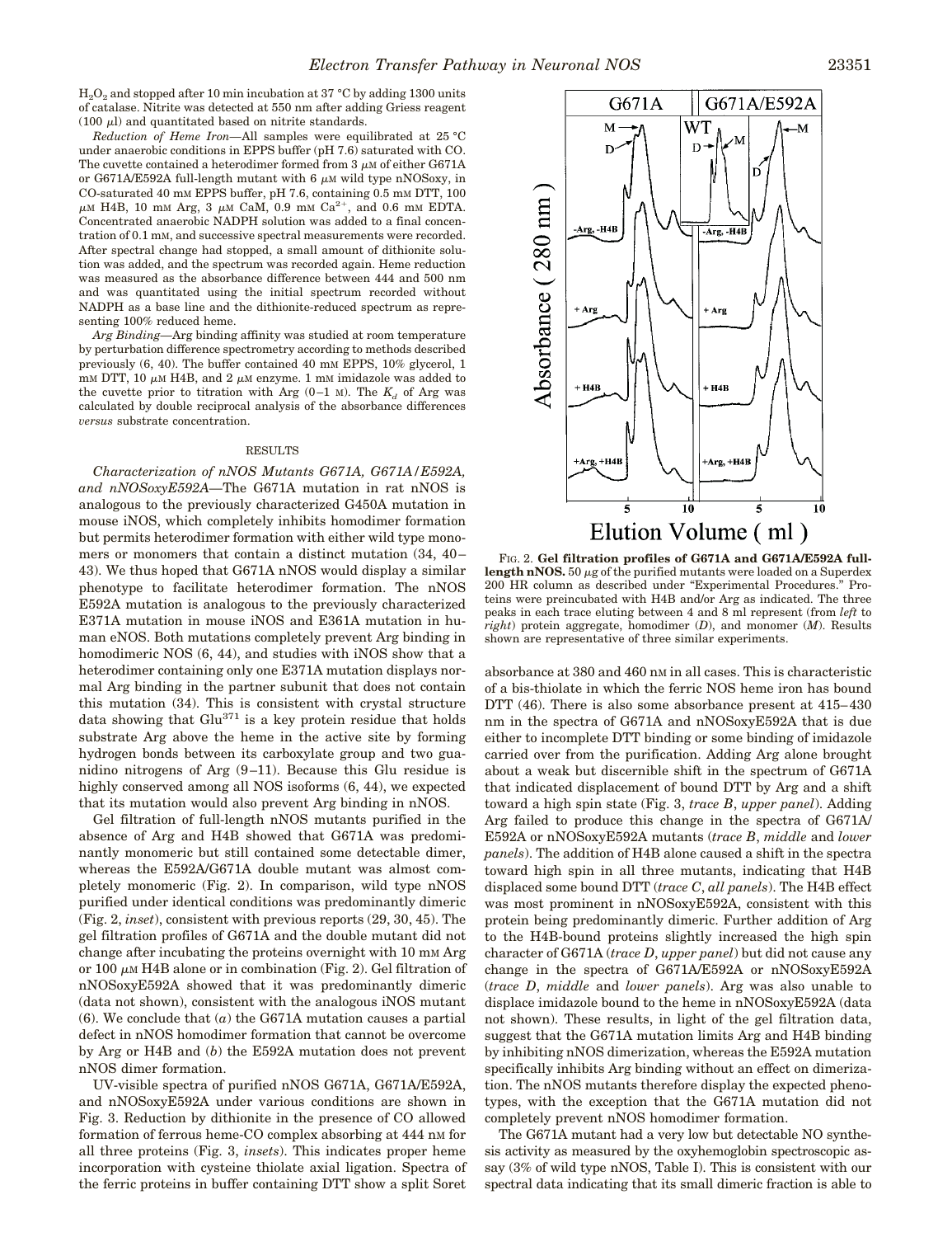

FIG. 3. **Light absorption spectra of G671A, G671A/E592A, and nNOSoxyE592A in the presence and absence of Arg and H4B.** Protein spectra were recorded at 25 °C after dilution in buffer containing 2 mM DTT alone (*A*) or after incubating the proteins overnight at  $4^{\circ}$ C in buffer containing DTT plus 10 mM Arg  $(B)$ , 20  $\mu$ M H4B  $(C)$ , or both Arg and H4B (*D*). *Insets* show the spectrum of the dithionitereduced, ferrous heme-CO complex of each mutant.

bind H4B and Arg. There was no detectable increase in its activity after incubating overnight with 10 mm Arg and 20  $\mu$ m H4B, in keeping with this incubation not increasing dimer content (see



FIG. 4. **Low temperature gel electrophoresis and gel filtration** of FLG671AOXY<sub>WT</sub> heterodimer. Approximately 20  $\mu$ g of heterodimer (*lane 1*),  $10 \mu$ g of G671A (*lane 2*), and 10  $\mu$ g of urea-generated nNOSoxy monomer (*lane 3*) samples were analyzed by gel electrophoresis without boiling  $(A)$  or after being boiled in the presence of  $\beta$ -mercaptoethanol (*B*, *lanes 4*-*6*). Proteins were stained with Coomassie Blue. The *arrows* indicate positions of molecular weight standards. See "Experimental Procedures" for details. *C*, elution profile of the heterodimer during gel filtration chromatography. *D*, calculation of heterodimer apparent molecular mass relative to gel filtration standards thyroglobulin (670 kDa), bovine  $\gamma$ -globulin (158 kDa), chicken ovalbumin (44 kDa), equine myoglobin (17 kDa), and vitamin B-12 (1.35 kDa).

Fig. 2). The nNOS double mutant G671A/E592A has no detectable NO synthesis activity (Table I), consistent with its being primarily monomeric and completely unable to bind Arg.  $H_2O_2$ dependent L-NOHA oxidation to nitrite activities essentially mirrored the NO synthesis results  $(0.68 \pm 0.42 \text{ min}^{-1}$  for G671A and undetectable for both G671A/E592A and nNOSoxyE592A, compared with  $22.7 \pm 1.8 \text{ min}^{-1}$  for wild type nNOS).

Both G671A and the double mutant displayed weak NADPH oxidation upon CaM binding in the presence of H4B and Arg and virtually no NADPH oxidation in the absence of CaM (Table I). NADPH supported only trace heme iron reduction in G671A or G671A/E592A mutants as determined by CO binding under anaerobic conditions (data not shown). These data indicate that heme reduction in nNOS requires dimerization, as is also true for iNOS (33, 34).

*Generation of nNOS Heterodimers—*To determine the path of electron transfer in nNOS, we generated four different heterodimers by combining full-length subunits of G671A or G671A/E592A with subunits of either wild type nNOSoxy or E592A nNOSoxy (Fig. 1). The dimeric nNOSoxy proteins were first dissociated into heme-containing monomers using 3 M urea, diluted, and then mixed with the complementary fulllength subunits. Full-length G671A and G671A/E592A mutants were used without urea pretreatment in our heterodimer experiments.<sup>2</sup> H4B and Arg were then added to promote dimerization of subunits. As shown in Fig. 4*A*, this generated a SDS-resistant heterodimer whose estimated molecular mass  $\sim$ 235 kDa) matched the molecular mass as calculated from the amino acid sequence (241 kDa). The heterodimer dissociated when boiled under reducing conditions (Fig. 4*B*) and eluted as a single peak during gel filtration under native conditions (Fig.

<sup>2</sup> Although treating G671A nNOS with 3 <sup>M</sup> urea completely dissociated its residual dimer fraction (data not shown), we found that this treatment did not increase heterodimer formation relative to using G671A protein as purified.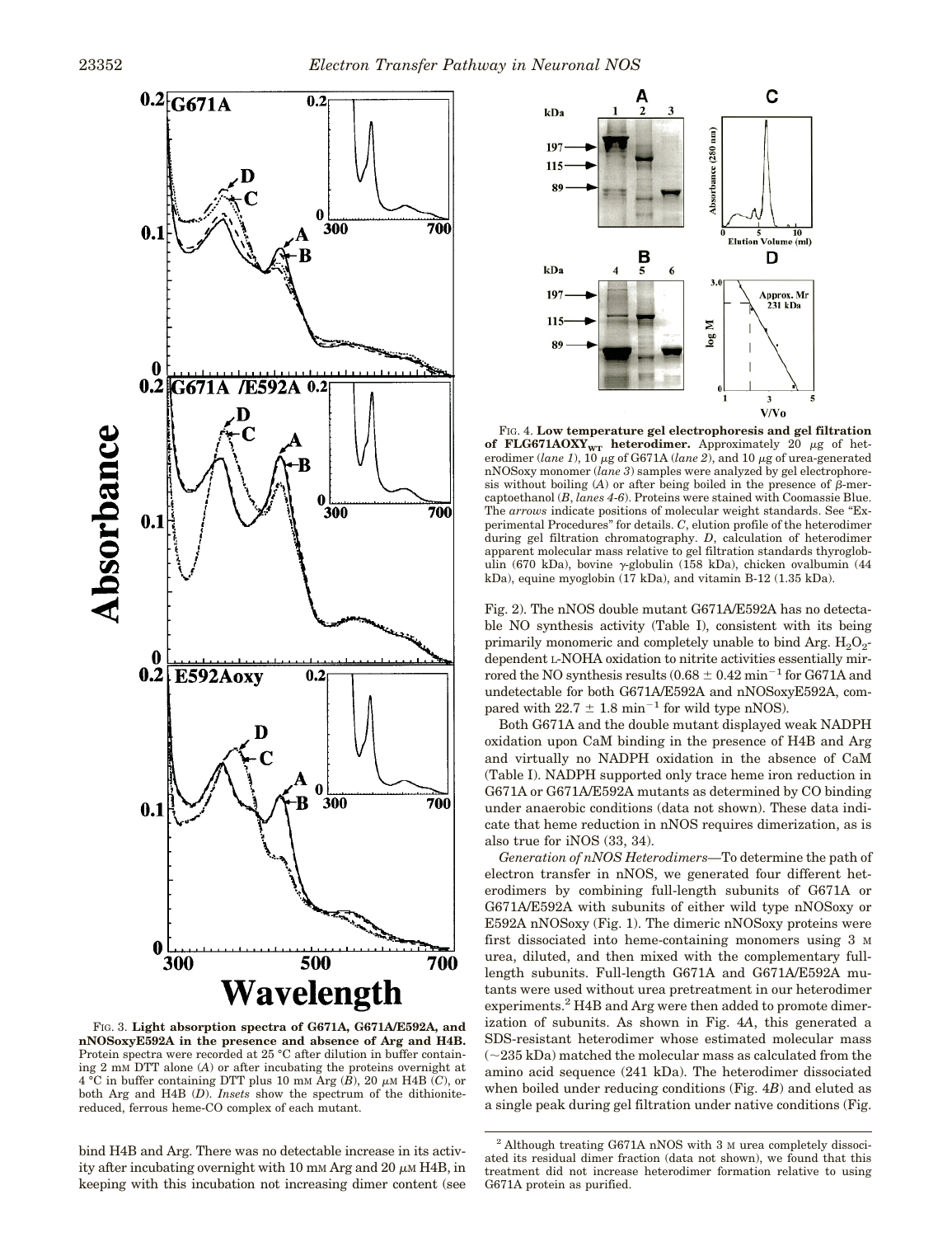# *Electron Transfer Pathway in Neuronal NOS* 23353

### TABLE I

*NO synthesis and NADPH oxidation by G671A, G671A/E592A, and their heterodimers in the presence and absence of CaM* NO synthesis and NADPH oxidation were measured at 25 °C. Measurements and analysis are detailed under "Experimental Procedures." All values are turnover numbers per full length subunit heme, and are the mean  $\pm$  S.D. for three independent measurements.

| System                         | NO synthesis    |             | NADPH oxidation |                 |
|--------------------------------|-----------------|-------------|-----------------|-----------------|
|                                | With CaM        | Without CaM | With CaM        | Without CaM     |
|                                | $min^{-1}$      |             | $min^{-1}$      |                 |
| nNOS <sub>WT</sub>             | $23.6 \pm 0.7$  | Nil         | $55.8 \pm 0.8$  | $3.0 \pm 0.9$   |
| G671A only                     | $0.76 \pm 0.01$ | Nil         | $7.3 \pm 0.02$  | $0.84 \pm 0.1$  |
| G671A/E592A only               | Nil             | Nil         | $6.0 \pm 0.01$  | $0.75 \pm 0.03$ |
| $FL_{GG71A}/OXY_{WT}$          | $10.5 \pm 0.3$  | Nil         | $53.8 \pm 0.9$  | $7.2 \pm 0.1$   |
| $FL_{GG71A/E592A}/OXY_{WT}$    | $9.7 \pm 0.4$   | Nil         | $51.5 \pm 2.2$  | $6.9 \pm 0.3$   |
| $FL_{GG71A}/OXY_{E592A}$       | Nil             | Nil         | $47.7 \pm 0.3$  | $6.7 \pm 0.03$  |
| $FL_{GG71A/E592A}/OXY_{E592A}$ | Nil             | Nil         | $44.6 \pm 0.9$  | $6.6 \pm 0.4$   |



FIG. 5. **Heterodimer complementation and antagonism assays.** A, complementation. G671A, G671A/E592A, or wild type nNOS homodimer (0.3 <sup>m</sup>M) was preincubated with the indicated concentrations of nNOSoxy monomer or nNOSoxyE592A monomer in the presence of Arg and H4B. Catalytic activity (nitrite formation) was then assayed in a 30-min reaction. *B*, antagonism. G671A or G671A/E592A (0.3  $\mu$ M) was preincubated with the indicated concentrations of nNOSoxyE592A monomer in the presence of 0.3  $\mu$ M nNOSoxy monomer. Catalytic activity (nitrite formation) was then assayed in a 30-min reaction. See "Experimental Procedures" for details. Values are mean of three independent experiments, the S.D. averaged <10%.

4*C*) with estimated molecular mass of 231 kDa (Fig. 4*D*).

Incorporating the E592A Arg binding mutation into both, none, or either of the oxygenase domains in the heterodimer allows NO synthesis to become a marker to identify which heme(s) receive electrons from the single reductase domain. Specifically, if both hemes can be reduced, then three of the heterodimers should be active and one  $(FL_{GG71A/E592A}$  $\text{OXY}_{\text{E592A}}$ ) should not (see Fig. 1). If only the heme that is adjacent to the reductase domain is reduced (as occurs in iNOS; Refs. 33 and 34), then two of the heterodimers should be active  $(\mathrm{FL}_{\mathrm{GG71A}}/\mathrm{OXY}_{\mathrm{WT}}$  and  $\mathrm{FL}_{\mathrm{GG71A/E592A}}/\mathrm{OXY}_{\mathrm{WT}}),$  and two should not  $(\text{FL}_{\text{GG71A}} / \text{OXY}_{\text{E592A}})$  and the  $\text{FL}_{\text{GG71A/E592A}} / \text{OXY}_{\text{E592A}})$ . If only the heme present in the same subunit as the reductase domain is reduced, then a different heterodimer pair should be active  $(\text{FL}_{\text{GG71A}} / \text{OXY}_{\text{WT}}$  and  $\text{FL}_{\text{GG71A}} / \text{OXY}_{\text{E592A}})$ .

*NO Synthesis and NADPH Oxidation—*Fig. 5*A* shows specific activities (nitrite synthesis from Arg) in four complementation reactions where either the G671A or G671A/E592A fulllength mutants were induced to dimerize with increasing concentrations of either wild type nNOSoxy or E592A nNOSoxy subunits (see Fig. 1 for heterodimer composition). It is apparent from the curves that the  $FL_{GG71A}/OXY_{WT}$  and  $FL_{GG71A/E592A}/OXY_{WT}$  complementation reactions became active, while the  $FL_{GG71A}/OXY_{E592A}$  and  $FL_{GG71A/E592A}/OXY_{E592A}$ reactions were no more active than the parent full-length subunits. Identical results were obtained when CaM was or was not bound to the full-length subunits during the dimerization incubation (data not shown). Maximum activities attained by the  $\rm FL_{GG71A}/OXY_{WT}$  and  $\rm FL_{GG71A/ES92A}/OXY_{WT}$  heterodimers were about half the value we obtained with a wild type nNOS homodimer in the same assay (600 mol of nitrite/mol of heme; Fig. 5*A*).

To examine if the low activity in the latter two heterodimer reactions was due to a dimerization defect, we carried out an antagonism study (40, 43) whereby we examined the ability of nNOSoxyE592A monomers to compete with a fixed amount of wild type nNOSoxy in forming a heterodimer with G671A as well as the G671A/E592A full-length subunits (Fig. 5*B*). This showed that nNOSoxyE592A monomers lowered the specific activity achieved in the complementation reaction in a concentration-dependent manner, down to levels that were close to the maximum activities obtained in Fig. 5*A* for each of the full-length mutants alone. Their good ability to compete with wild type nNOSoxy monomers indicates that E592A monomers were able to form heterodimers with the full-length subunits. Together, these results argue against the single reductase domain transferring electrons to both hemes or to the heme in the same subunit. Rather, they support electron transfer only to the heme in the adjacent subunit and suggest that this enables oxidation of Arg at a normal rate within the adjacent subunit.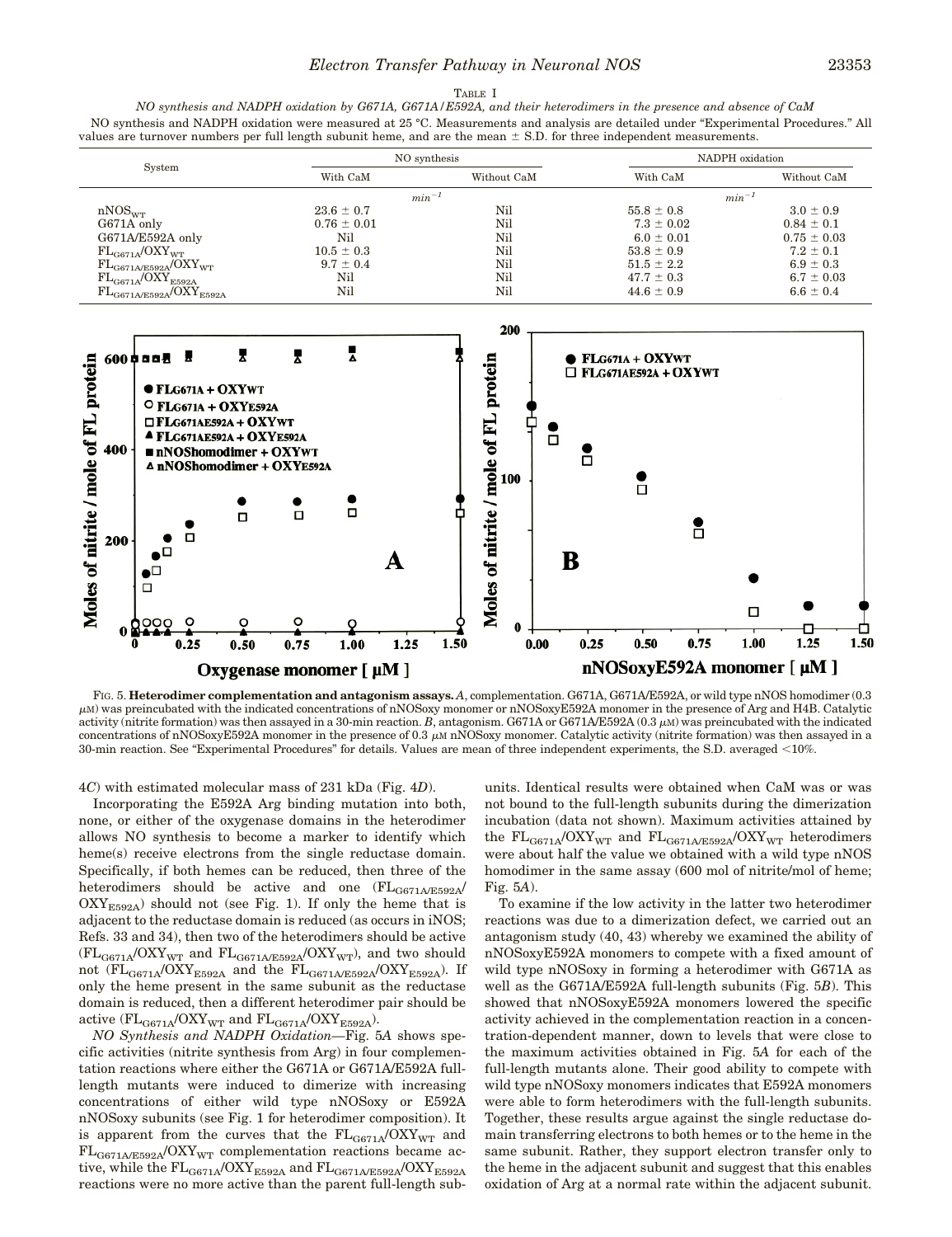

FIG. 6. **Heme reduction in FLG671A**<sup>*OXY*</sup>WT</sub> and FL<sub>G671A/E592A</sub><sup>*/*</sup>  $\overrightarrow{OXY}_{WT}$  **heterodimers.** Heterodimers were made by incubating 3  $\mu$ M full-length proteins with 6  $\mu$ M nNOSoxy monomer in the presence of Arg, H4B, excess  $Ca^{2+}$ , and CaM. Samples were made anaerobic and were saturated with CO. Heme reduction was initiated by adding NADPH, and spectra were recorded at the indicated times. After 35 min, dithionite solution was added, and a spectrum was recorded to determine total reducible heme in the cuvette (expressed as 100% in the *figure*). See "Experimental Procedures" for details. The results shown are representative of three independent experiments.

Table I compares NO synthesis activities of the four heterodimers as assayed by the oxyhemoglobin method, along with their NADPH oxidation rates in the presence and absence of CaM. The NO synthesis assays match results obtained in the nitrite assays of Fig. 5A; namely, the  $FL_{GG71A}/OXY_{WT}$  and  $FL_{GG71A/E592A}/OXY_{WT}$  heterodimers were equally active, while the other two heterodimers were not active. Also, here the heterodimers were again almost half as active on a per heme basis as wild type nNOS. Interestingly, NADPH consumption was increased in a CaM-dependent manner in all four heterodimers irrespective of their NO synthesis. This suggests that CaM triggers heme reduction in the heterodimers even in the absence of substrate, as is true for wild type nNOS (20). That NADPH consumption in the presence of CaM was predominantly implicated with heme reduction was confirmed by the fact that an Arg analogue that blocks heme reduction in  $nNOS (N<sup>\omega</sup>-nitro-L-arginine methyl ester; Refs. 47 and 48) in$ hibited NADPH oxidation of the  $FL_{GG71A}/OXY_{WT}$  heterodimer by about 78% (data not shown).

*NADPH-dependent Heme Iron Reduction—*We next examined the  $\rm FL_{GG71A}/OXY_{WT}}$  and  $\rm FL_{GG71A/E592A}/OXY_{WT}}$  heterodimers regarding their NADPH-dependent heme iron reduction in the presence of CO under anaerobic conditions. Heterodimers were formed by combining  $3 \mu M$  full-length subunits with  $6 \mu M$  oxygenase domain monomer in the presence of Arg and H4B. Fig. 6 plots the time-dependent formation of a ferrous heme-CO complex after adding NADPH to either heterodimer. In both cases, reduced heme reached a maximum that represented about 30–35% of the total heme present in the cuvette (determined by adding dithionite at the end of the experiment). This result is consistent with the relative proportion of full-length and oxygenase subunits in the reactions and suggests that all of the full-length subunits formed a heterodimer that catalyzed transfer of NADPH electrons to the heme located only in the adjacent subunit.

*Ability of CaM Substitutes to Support Heterodimer NO Synthesis—*We investigated the role of CaM in controlling heterodimer heme reduction by comparing the abilities of four substitute CaMs to support NO synthesis. These four substi-



FIG. 7. **NO synthesis by nNOS homodimer and heterodimer in response to CaM and four CaM substitute proteins.** Rates of NO synthesis were measured using the oxyhemoglobin assay. Rates are expressed on a per active heme basis and are relative to each protein's response to wild type CaM (100% value). See "Experimental Procedures" for details. Data are the mean  $\pm$  S.D. of four independent experiments.

tutes (ScaM-1 V144M and CaMTnC chimeras CaM2TnC, CaM1TnC, and CaM3TnC) all bind tightly to wild type nNOS (36) and are known to support a range of slower NO synthesis and heme reduction rates (25, 35), with the exception of CaM3TnC, which supports no heme reduction or NO synthesis. As shown in Fig. 7, the  $FL_{GG71A/E592A}/OXY_{WT}$  heterodimer responded the same as wild type nNOS toward the four CaM substitutes regarding rate of NO synthesis.

## **DISCUSSION**

Electron transfer in our nNOS heterodimer occurred only between the reductase and oxygenase domains of opposite subunits and resulted in a normal rate of catalysis by the reduced heme. This conclusion is uniquely consistent with (*a*) the NO synthesis pattern we observed among the four heterodimers, (*b*) their maximum rate of NO synthesis ( $\sim$ 50% of a nNOS homodimer), and (*c*) their extent of NADPH-dependent heme reduction (only one of two hemes was reduced). Our finding helps explain why nNOS must dimerize to support heme reduction and catalyze NO synthesis. Because iNOS has an identical structural constraint regarding its heme reduction (34, 35), our results imply that intersubunit electron transfer is a general feature among the NOSs.

The heterodimer also helps to clarify some aspects of reductase domain and CaM function in nNOS. For example, the simple absence of a second attached reductase domain did not allow heme reduction to occur; nor did it alter catalysis by the heme once it received electrons upon CaM binding. Thus, reductase domains do not influence either reduction or function of the oxygenase domains to which they are covalently attached. Rather, the single reductase domain in the full-length subunit could only interact productively with the oxygenase domain in the adjacent subunit. This process was differentially controlled by CaM and four CaM substitute proteins that are known to bind well to nNOS homodimer and support a range of slower heme reduction rates. Remarkably, the four CaM proteins affected the heterodimer in exactly the same manner as the nNOS homodimer. They supported NO synthesis in the same rank order (CaM  $>$  CaM2TnC  $>$  ScaM1 V144M  $>$  $CaM1TnC \gg CaM3TnC$  and each supported an identical rate of NO synthesis (per active heme) in four of four circumstances. Such close identity between nNOS heterodimer and homodimer strongly implies that CaM binding activates heme reduction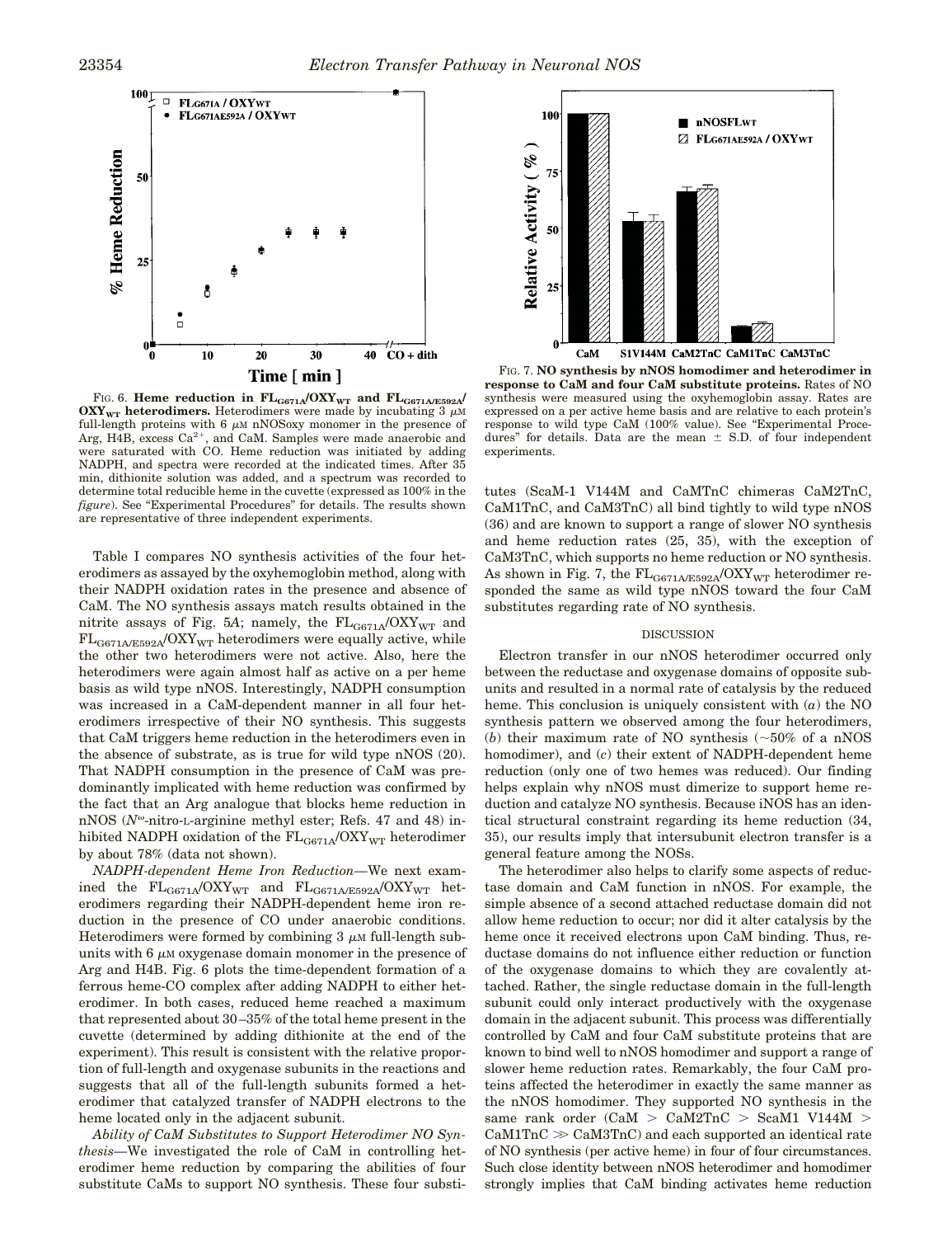

FIG. 8. **CaM-induced electron transfer in a nNOS heterodimer.** In the absence of CaM, the nNOS protein prevents electron transfer between the single reductase domain and either heme in the heterodimer. CaM binding enables electron transfer between FMN and the heme located on the adjacent subunit.

through an identical mechanism in both proteins. A model for CaM function consistent with our results is shown in Fig. 8.

CaM binding does not alter the thermodynamics of electron transfer in nNOS (49) but instead removes a kinetic barrier to heme reduction. The heterodimer reveals that CaM does so by allowing a productive interaction to occur between reductase and oxygenase domains on adjacent subunits. However, it is interesting to note that CaM binding still does not remove the kinetic barrier toward heme reduction within the same subunit. Recently, autoinhibitory control elements have been identified in the FMN module and the extreme C terminus of the nNOS reductase domain (28, 50–52). These elements must help establish a kinetic barrier to heme reduction, because removal of either element allows for some NO synthesis to occur in the absence of bound CaM (50–52). Although this suggests that the elements actively suppress electron transfer between reductase and oxygenase domains, it is unclear whether they do so within the same subunit, between adjacent subunits, or both. Heterodimer experiments similar to those reported here can resolve these possibilities.

The nNOS and iNOS heterodimers point out some interesting similarities and differences between NOS isoforms. For example, the E592A mutation completely prevented Arg binding and NO synthesis in the nNOS oxygenase domain that contained the mutation. Because this mutant phenotype matches the corresponding E371A mutation in mouse iNOS (6) and E361A mutation in human eNOS (44), it confirms that Glu<sup>592</sup> performs an identical function in nNOS, namely to bind the guanidino group of Arg and hold it above the heme. Conservation of function matches the high sequence homology among NOS substrate binding helices, which all contain this Glu residue (6, 44).

G671A nNOS was partly dimeric (about 20%). This contrasts with the analogous iNOS G450A mutant that is 100% monomer (41, 42). The difference matches the fact that a nNOS dimer requires higher urea concentrations to dissociate than an iNOS dimer.<sup>3</sup> Indeed, available sequence and crystal structure data predict some differences among residues that make up the dimer interface in iNOS and nNOS, particularly around nNOS  $\text{Gly}^{671}$  and in the N-terminal hook (43, 53). These will be discussed in detail elsewhere.<sup>4</sup> Although G671A nNOS was not a complete monomer, its ability to form heterodimers with nNOS oxygenase subunits appeared complete (*i.e.* on a stoichiometric basis). Complete heterodimer formation would require residual G671A nNOS dimer to dissociate and may be favored for two reasons: (*a*) heterodimers contain only one dimer-destabilizing G671A mutation instead of two, and (*b*) heterodimers contain only one attached reductase domain instead of two (attached reductase domains destabilize the NOS dimer; Ref. 32).

In iNOS, dimer formation enables heme reduction in two ways; it permits intersubunit electron transfer as discussed above and also removes a thermodynamic block by creating productive H4B and Arg binding sites in the dimer (34, 48). The heme in an iNOS dimer is held at such a low potential that in the absence of H4B and (more importantly) Arg, its reduction by the flavins is not thermodynamically favored (48). In contrast, the heme in a nNOS dimer is held at a more positive potential and is reduced by the flavins even in the absence of Arg and H4B (48, 49). This is consistent with our observing fast NADPH oxidation by the nNOS heterodimer that contained an Arg binding mutation in both oxygenase domains. Thus, the primary barrier to heme reduction in nNOS is a kinetic one, and it is removed when the dimer binds CaM. However, since iNOS always contains bound CaM, its unique thermodynamic barrier lets Arg binding replace CaM as the major factor controlling its heme reduction.

From an evolutionary standpoint, it is interesting to imagine how NOS heme reduction came to depend on intersubunit electron transfer. In our previous report (34), we speculated that NOS may have become a bidomain monomer (fusion of reductase and oxygenase genes, as in cytochrome P450BM3) before becoming a homodimer. This circumstance would have intradomain electron transfer occurring in the monomer precursor and its being replaced by interdomain electron transfer after the enzyme became dimeric. However, genes encoding NOS oxygenase-like proteins have recently been discovered in three microorganisms, and at least one of the gene products is dimeric when expressed in *E. coli*. <sup>5</sup> This implies that NOS first achieved a dimeric structure and must have received electrons from an unattached redox partner, as is seen in most cytochrome P450s. In this circumstance, a later gene fusion event that linked NOS oxygenase and reductase domains would have immediately created a situation where interdomain electron transfer could take place.

Although the NOS reductase domain is quite similar to NADPH cytochrome P450 reductase, its electron transfer interactions are controlled differently. This is manifest by its Ca<sup>2+</sup>/CaM requirement, its autoinhibitory structural elements, its relying exclusively on interdomain interaction, and its different utilization of negatively charged residues in "cluster 1" of its FMN module (54). The origin and basis of these differences is interesting from both evolutionary and protein structure-function standpoints. Heterodimer methods as outlined here can help to address these issues.

*Acknowledgment—*We thank Abigail Meade for expert technical assistance.

## **REFERENCES**

- 1. MacMiking, J., Xie, Q. W., and Nathan, C. (1997) *Annu. Rev. Immunol.* **15,** 323–350
- 2. Harrison, D. G. (1997) *J. Clin. Invest.* **100,** 2153–2157

<sup>&</sup>lt;sup>3</sup> K. Panda, S. Ghosh, and D. J. Stuehr, unpublished results.

<sup>4</sup> K. Panda and D. J. Stuehr, manuscript in preparation.

<sup>5</sup> S. Adak, K. Panda, and D. J. Stuehr, unpublished data.